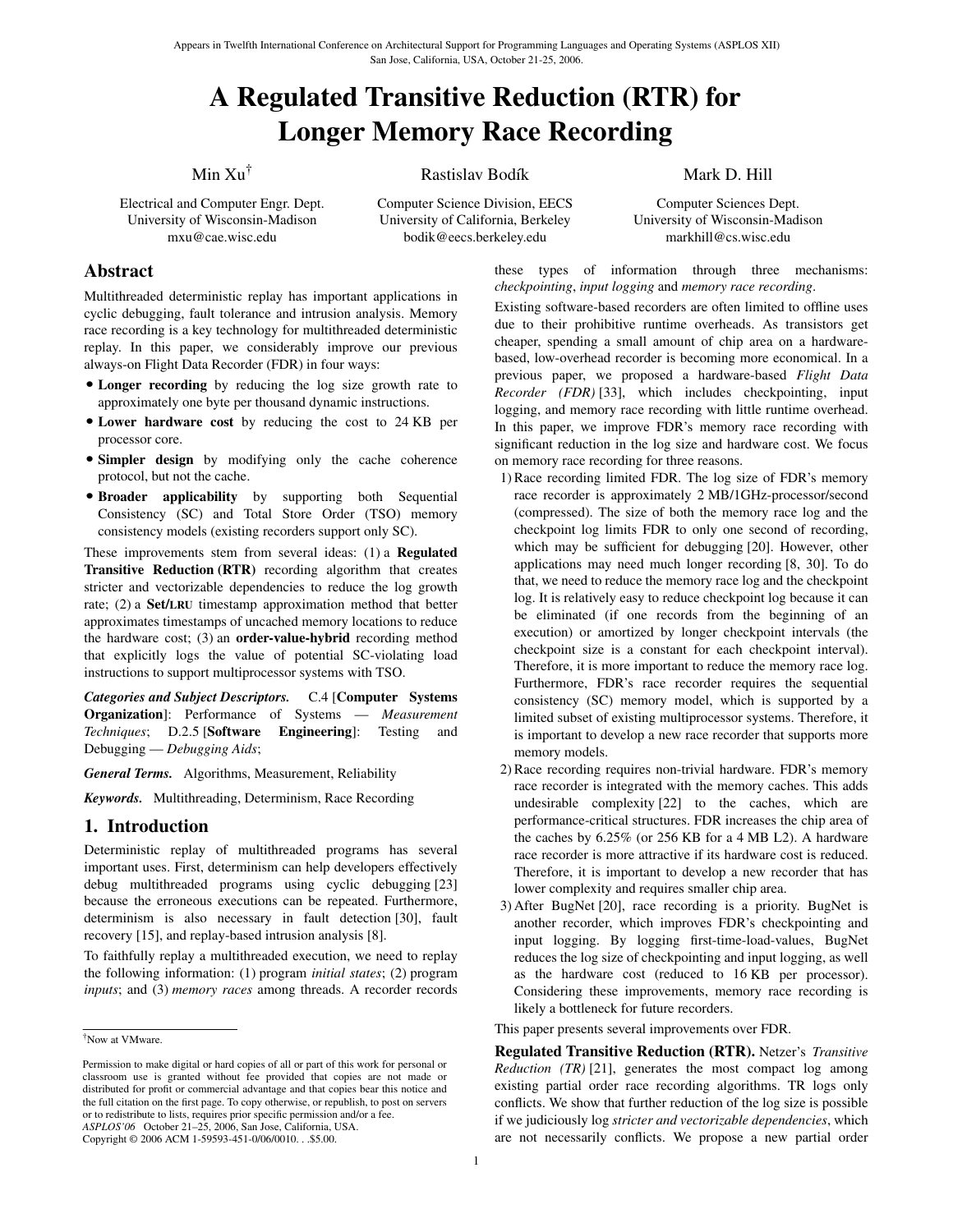recording algorithm—*Regulated Transitive Reduction (RTR)*. RTR logs *stricter dependencies*, which are stricter because enforcing them is sufficient but not necessary for faithful replay. RTR creates stricter dependencies so that a large number of dependencies are *vectorizable*. Vectorized dependencies are reminiscent to vectorized computations—one type of computation is performed on multiple data. This vectorization compacts the log. We show that RTR is better than TR and reduces the log size by **28%** on average ([Section](#page-9-2) 10.2.2).

**Set/LRU Timestamp Approximation.** In order to find those dynamic instructions that race with each other, Netzer's recorder incurs non-trivial hardware cost by storing the last read/write "timestamps" for each memory block [21]. FDR reduces this hardware cost by storing only those timestamps of cached blocks and approximates the timestamp if a block is uncached. FDR's approximation method often causes a false race to be logged whenever a block is missed in the cache, *i.e.*, FDR's log growth rate goes up as the hardware cost (timestamp memory size) goes down. In this paper, we propose a new timestamp approximation method, which *simultaneously* reduces the log size and the hardware cost. This new method approximates the missing timestamps using the Least-Recently-Used (LRU) block's timestamp within the same associative set. We call this *Set/LRU Timestamp Approximation*, which reduces the hardware cost to **24 KB** per core [\(Section](#page-9-1) 10.2.1) and, together with RTR, reduces the log size by **96%** over FDR [\(Section](#page-9-2) 10.2.2).

**Decoupled Timestamp Memory. FDR** couples timestamps with cache blocks. This can introduce much design complexity to the memory caches, which are performance-critical components. We move timestamps out of cache (decoupling), which allows us to independently size the timestamp memory and potentially reduce the overall design complexity **(**[Section](#page-9-1) 10.2.1).

**Support TSO Consistency Model.** When used with the Total-Store-Order (TSO) memory consistency model, existing race recorders can run into replay deadlocks because they assume Sequential Consistency (SC). We propose a new *order-valuehybrid* recording method to support TSO (which is x86-like). The hybrid method avoids replay deadlocks and deterministically replays TSO executions by recording additional information of the *load values* when load instructions potentially violate the SC ordering ([Section](#page-5-0) 6).

We make the following contributions in this paper.

- 1) We improve FDR's race recording algorithm, through RTR and Set/LRU. The new algorithm enables significant log size and hardware cost reductions.
- 2) We improve a race recorder implementation by lowering the design complexity and supporting TSO.
- 3) We design and evaluate a race recorder on a four-way Chip MultiProcessor (CMP) system using full-system simulations and commercial workloads.

Next, we review race recorders in [Section](#page-1-1) 2. We present the new recording algorithm with small log size and low hardware cost in Sections [3](#page-2-0)[-4.](#page-4-1) We propose moving the timestamps out of processor caches and present a method to support TSO in Sections [5-](#page-4-0)[7](#page-7-1). We describe a concrete recorder: RTR/CMP, a CMP-based hardware race recorder [\(Section](#page-7-0) 8[-9\)](#page-8-0). We evaluate RTR/CMP and explore a design space in [Section](#page-9-0) 10. We discuss related work in [Section](#page-10-0) 11 and conclude in [Section](#page-10-1) 12.

# <span id="page-1-1"></span>**2. Background: Hardware Race Recorders**

**Conflicts and Memory Races.** In multithreaded executions, two memory accesses *conflict* if and only if they are executed by different threads, access the same memory location, and at least one of them is a write. Therefore, three types of conflicts exist: read-after-write (RAW), write-after-read (WAR) and write-afterwrite (WAW). Herein, we assume programs are divided into RISClike instructions and we label a dynamic instruction with a tuple TID:IC. TID is the thread ID of the thread that executes a dynamic instruction. *Dynamic Instruction Count (*IC*)* is a monotonically increasing number that we give to each dynamic instruction executed by a thread in the program order. A conflict is denoted i: $x \rightarrow i$ : y, where  $\rightarrow$  denotes the order of the conflict.

Informally, *memory races* (or simply, *races*) are those conflicts in which the instruction order is not determined by the program. Because all races are conflicts (the converse is not true), it is sufficient to record all conflicts in order to record races. But, why do we want to record races?

[Figure](#page-1-0) 1a shows an example conflict  $(i:2 \rightarrow j:3)$ , which happens to be a race. Two threads  $\pm$  and  $\pm$  both write a variable z. The ICs are shown in the numbered circles. The final value of z is determined by which thread "loses" the race. In general, the *nondeterminism* caused by races can prevent multithreaded executions from being deterministically replayed.

**Race Recorders.** In order to deal with this nondeterminism, researchers have proposed to use race recorders to enable faithful replay [23]. The goal of race recorders is to record the races that occur in the original executions and use the recorded information to enable deterministic replay. Existing recorders assume SC, as do we until we generalize our recorder to TSO in [Section](#page-5-0) 6.

**FDR.** In 2003, we proposed a hardware recorder called Flight Data Recorder (FDR) [33]. FDR augments each cache block with a timestamp, which is the IC of the instruction that last accessed the cache block. Then, by piggybacking the timestamp on cache coherence messages, FDR can detect and log conflicts on-the-fly.

For example, [Figure](#page-1-0) 1b shows how the conflict  $(i:2 \rightarrow j:3)$  in [Figure](#page-1-0) 1a is detected by FDR. The two threads (i and j) execute on two processors (P1 and P2). The variable z can be cached in the processor caches (denoted by rectangles). We illustrate each step in the conflict detection using a dark numbered circle. First, after P1 writes z ( $IC_{\text{Pl}}=2$ ), the cache block is in the Modified (M) state in P1's cache. P1 also timestamps the block with the IC of the write instruction. When P2 attempts to write  $z$  (IC<sub>P2</sub>=3), it issues a



<span id="page-1-0"></span>**Figure 1: In (a), a multithreaded execution is shown. In (b), FDR's hardware race recorder detects the race. The notations rd(x) and wr(x) denote read and write to memory location x.**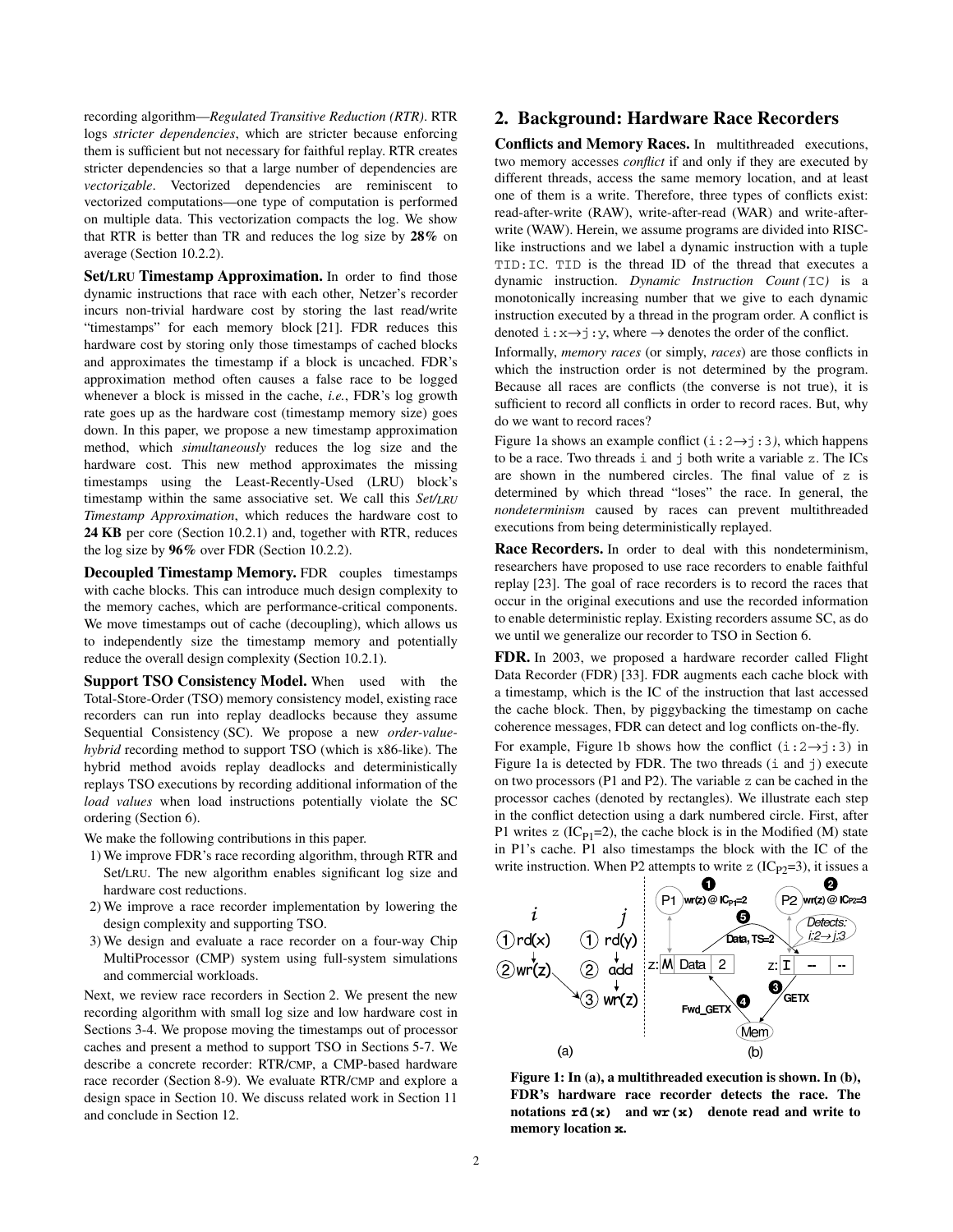GETX (get exclusive) request to the directory at the memory, because the block is in the Invalid (I) state in P2's cache. The directory then forwards the GETX to the block's current owner (P1). Upon receiving the forwarded request, P1 sends the data block and the timestamp (TS=2) to P2. Finally, FDR detects this conflict when P2 receives P1's message.

# <span id="page-2-0"></span>**3. Reducing Log Size Using RTR**

To ensure deterministic replay, it is sufficient to log every conflict. We call the log the *Dependence Log* because the logged conflicts serve as interthread dependencies, which need to be enforced during replay to resolve the races. However, on modern machines with fast interthread communication, conflicts can happen frequently, which causes this log-them-all method to suffer from generating huge logs. This section presents a log size reduction algorithm, which is illustrated through an example in [Figure](#page-2-1) 2. To start, [Figure](#page-2-1) 2a shows an execution with five conflicts. Assuming each IC is 64-bit wide, the log-them-all method generates a dependence log of five dependencies.

# **3.1. Netzer's Transitive Reduction (TR)**

One way to reduce the dependence log is to record only a *subset* of the conflicts. Netzer observed that some conflicts are transitively implied by others and he proposed the *Transitive Reduction (TR)*  method to reduce the number of conflicts to be recorded [21][.](#page-2-1)  [Figure](#page-2-1) 2b shows the conflict  $i:1 \rightarrow j:4$  is implied by the conflict  $i:2 \rightarrow j:3$ , because  $i:1$ ,  $i:2$  and  $j:3$ ,  $j:4$  are in program order. Enforcing  $i:2 \rightarrow j:3$  during a replay execution enforces  $i:1\rightarrow j:4$ . Therefore, conflict  $i:1\rightarrow j:4$  is removed from the log. After this reduction, the log is reduced to four dependencies. In practice, Netzer showed that TR reduces the log size significantly (82% - 99.8%) over the log-them-all method [21].

# **3.2. Regulated Transitive Reduction (RTR)**

In this paper, we go beyond recording a subset of the conflicts and find that *actively creating* artificial dependencies can further reduce the log. Our recorder creates *stricter* and *vectorized* dependencies in the log. The new algorithm is named *Regulated Transitive Reduction (RTR)*, because it regulates the replay.

#### *3.2.1 Log Size Reduction*

**Stricter Dependencies.** [Figure](#page-2-1) 2c shows how RTR enables more transitive reduction by creating artificial dependencies in the log. In the recording, after the conflict  $i:3 \rightarrow j:5$  is detected, RTR writes a stricter dependence  $i:4 \rightarrow i:5$  in the log. The dependence is stricter than  $i:3 \rightarrow j:5$  because enforcing it during replay is sufficient but not necessary to satisfy  $i:3 \rightarrow j:5$ . As a result of this stricter dependence,  $i:3 \rightarrow j:5$  and  $i:4 \rightarrow j:6$  are transitively reduced. Thus, RTR reduces the log to three conflicts. This is not possible if we log only a subset of the original conflicts.

**Vectorized Dependencies.** But why does RTR decide to create  $i:4 \rightarrow j:5$  out of many possibilities? RTR creates  $i:4 \rightarrow j:5$ because this dependence and the previous dependence  $(i:2 \rightarrow j:3)$  are *vectorizable*. Dependencies are vectorizable if and only if the dependencies have the same *IC stride* (herein denoted by  $\Delta$ ). As we show visually in [Figure](#page-2-1) 2d, i:4 $\rightarrow$ j:5 and  $i:2\rightarrow j:3$  both have their IC stride equal to one. Vectorized dependencies help reduce the log with a compact format:

$$
\{(x-\Delta)\rightarrow x \mid x=\{3,5\}, \Delta=1\}
$$



<span id="page-2-1"></span>**Figure 2: Four steps in reducing the dependence log: log-them-all; TR; stricter dependencies; vectorizing.**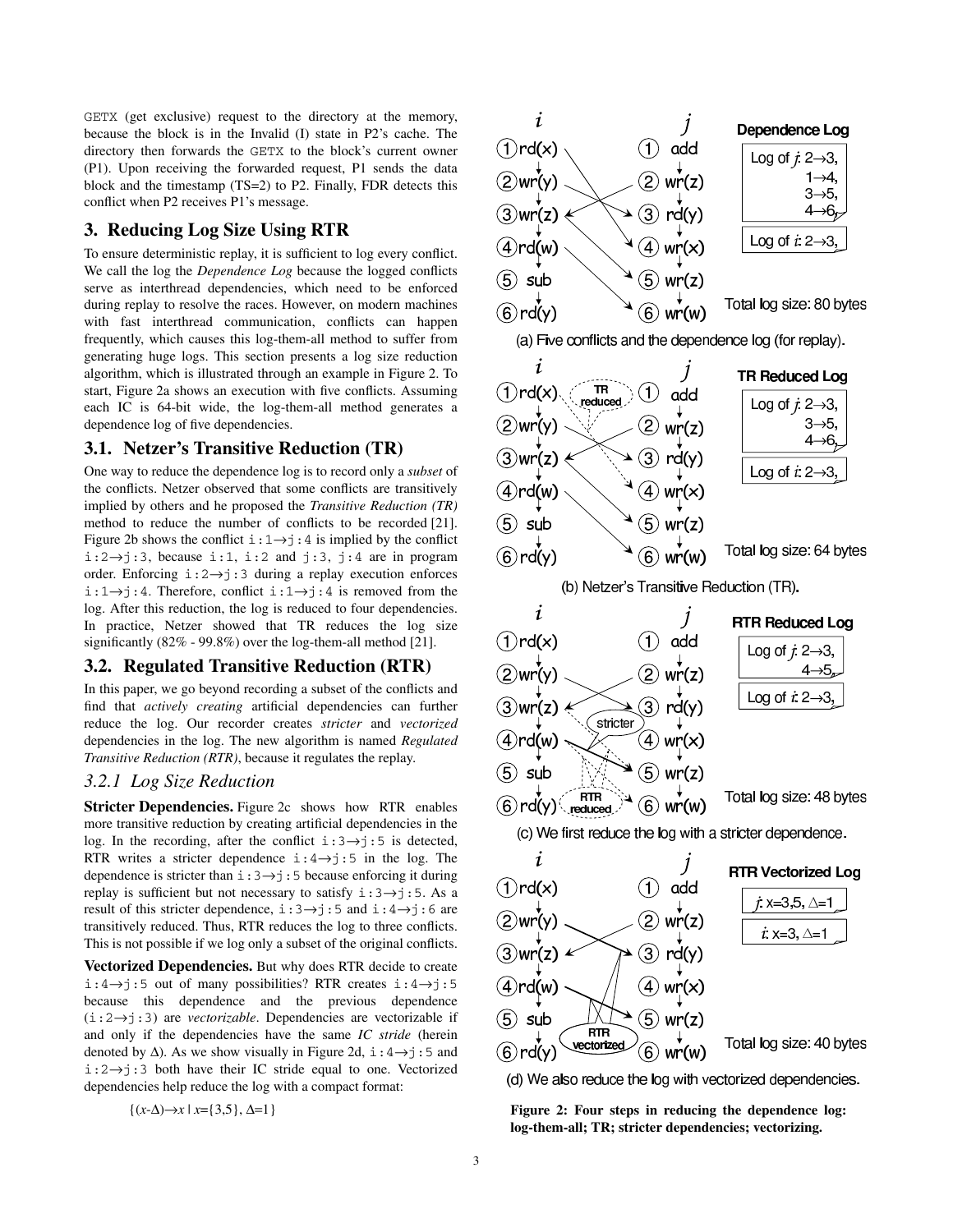

<span id="page-3-0"></span>**Figure 3: An overly strict dependence causes a deadlock.**

where  $(x-\Delta) \rightarrow x$  is the template of the vectorized dependencies; *x* is substituted with a set of logged ICs (*i.e.*, {3,5}) during replay.

With both stricter and vectorized dependencies, RTR enables a greater log size reduction over TR. In practice, about 1/3 of the reduction is from transitivity of the stricter dependencies and 2/3 of the reduction is from the vectorized compact format.

The vectorized dependencies work by exploiting the regularity within multithreaded executions, *e.g.*, once a thread loses in a race, the loser tends to lose the next race because the winner and the loser spend a similar amount of time computing before the next race. Thus, the two races tend to be vectorizable.

## *3.2.2 Replay Correctness and Performance*

**Correctness.** For correctness, we consider  $i: v \rightarrow i: w$  stricter than  $i: x \rightarrow j: y$  if and only if that in program order, (1)  $i: y$  is after or equal to  $\text{i}:x$ ; (2)  $\text{j}:w$  is before or equal to  $\text{j}:y$ .

However, RTR must not create *overly strict* dependencies, or it will cause replay deadlocks. For example, in [Figure](#page-3-0) 3, let's assume RTR creates  $i:3 \rightarrow j:1$  to replace  $i:3 \rightarrow j:5$ . At a glance,  $i:3 \rightarrow j:1$  may appear correct because it is stricter than  $i:3 \rightarrow j:5$ . However, a cycle of dependence, namely  $i:3\rightarrow j:1\rightarrow j:2\rightarrow i:3$ , is created after this dependence is added. Note that a program order dependence  $(j:1 \rightarrow j:2)$  is in the cycle. This cycle will cause replay to deadlock because one cannot decide whether  $i:3$  or  $j:1$  should be executed first.

To avoid replay deadlocks, RTR conservatively ensures that all stricter dependencies are in a total order. It is natural to follow the SC total order in a live execution. This avoids any cycle of dependencies, because the SC total order is a topological sort of all dependencies (within and between threads) in replay.

**Replay Performance.** During replay of a recorded execution, each dependence, say i:x→j:y, requires a check between two threads. The check incurs additional delay to operation  $j: y$  only if  $i: x$  is not yet finished when  $j: y$  is ready. RTR affects replay performance in two ways. First, creating stricter dependencies can add more delays to replay, because stricter dependencies are sufficient but not necessary for replaying the conflicts. On the other hand, RTR may improve replay performance with reduced number of checks between threads. We leave a quantitative evaluation of the impact on replay performance to future work.

# *3.2.3 The RTR Algorithm*

We now provide a high-level RTR algorithm in [Table](#page-3-1) 1, assuming infinite cache capacities, in-order processor cores, no counter

#### **Table 1: RTR Algorithm on Ideal Hardware.**

```
States at processor j
IC: Instruction Count of processor j
LOG: Log buffer at each processor j
CTS[M]: Cache TimeStamp. Last access timestamps (scalar) of 
     blocks in j's cache. M is the total number of memory blocks
VC: Vector Clock. Maximal timestamp (vector) of processor i
    that is ordered before an IC of processor j. VC has P-1
     elements, where P is the total number of processors. 
D_min[P]/D_max[P]: Sliding window of the IC stride for 
     vectorizable dependencies from another processor to j. 
Actions at processor j
On commit of an instruction insn {
   IC++ // After, IC is insn's dynamic instruction count
   if (insn is a memory operation) {
        // insn.block is the block accessed by insn
        CTS[insn.block] := IC
   }
}
On sending a coherence response for block b to proc k {
   // Send both last access IC and processor current IC
   ID := jlast_access_TS := CTS[b]current processor IC := ICSEND(ID, last_access_TS, current_processor_IC)
}
On receiving a coherence response for block b from proc i {
   // 1. Drop the conflict if it is transitive reducible
   // 2. Create a vectorizable stricter dependence if possible 
   // 3. Otherwise, log the previous groups of conflicts
    (ID, last access TS, current processor IC) := RECEIVE()
    min := IC - current_processor_IC
    max := IC - last_access_TS
    if (last_access_TS \leq VC[i]) {
        // Transitively reduced, do nothing
    } else if ( [min, max] overlaps [\Delta_{\text{min}}[i], \Delta_{\text{max}}[i]] ) {
        \Delta min<sup>[i]</sup> := MAXIMAL(min, \Delta min[i])
        \Delta_max[i] := MINIMAL(max, \Delta_max[i])
        VC[i] := IC - \Delta_{max[i]}/\sqrt{f} or transitive reduction
        APPEND(LOG, ID, IC) // a conflict ending is logged
    } else {
        APPEND(LOG, D_max[i]) // a stride is logged
        \Delta min[i] := min // reset the stride min
        \Delta max[i] := max // reset the stride max
        VC[i] := IC - \Delta_max[i] // for transitive reduction
   }
}
```
wrap-around, *etc.* Compared with the TR algorithm in FDR, we believe RTR is only slightly more complex than TR. Nevertheless, two major differences exist.

- 1) When sending a coherence response, a processor sends *both* the last access timestamp of the block and the processor's current IC, instead of just the single last access timestamp as in FDR.
- 2) A processor maintains a *sliding window* of stricter dependencies that it is allowed to create. The window is represented by two IC strides: from the IC stride of the precise dependence to the IC stride of the strictest dependence allowed by the SC total order. A vectorizable stricter dependence is created if a conflict has a window that *overlaps* with the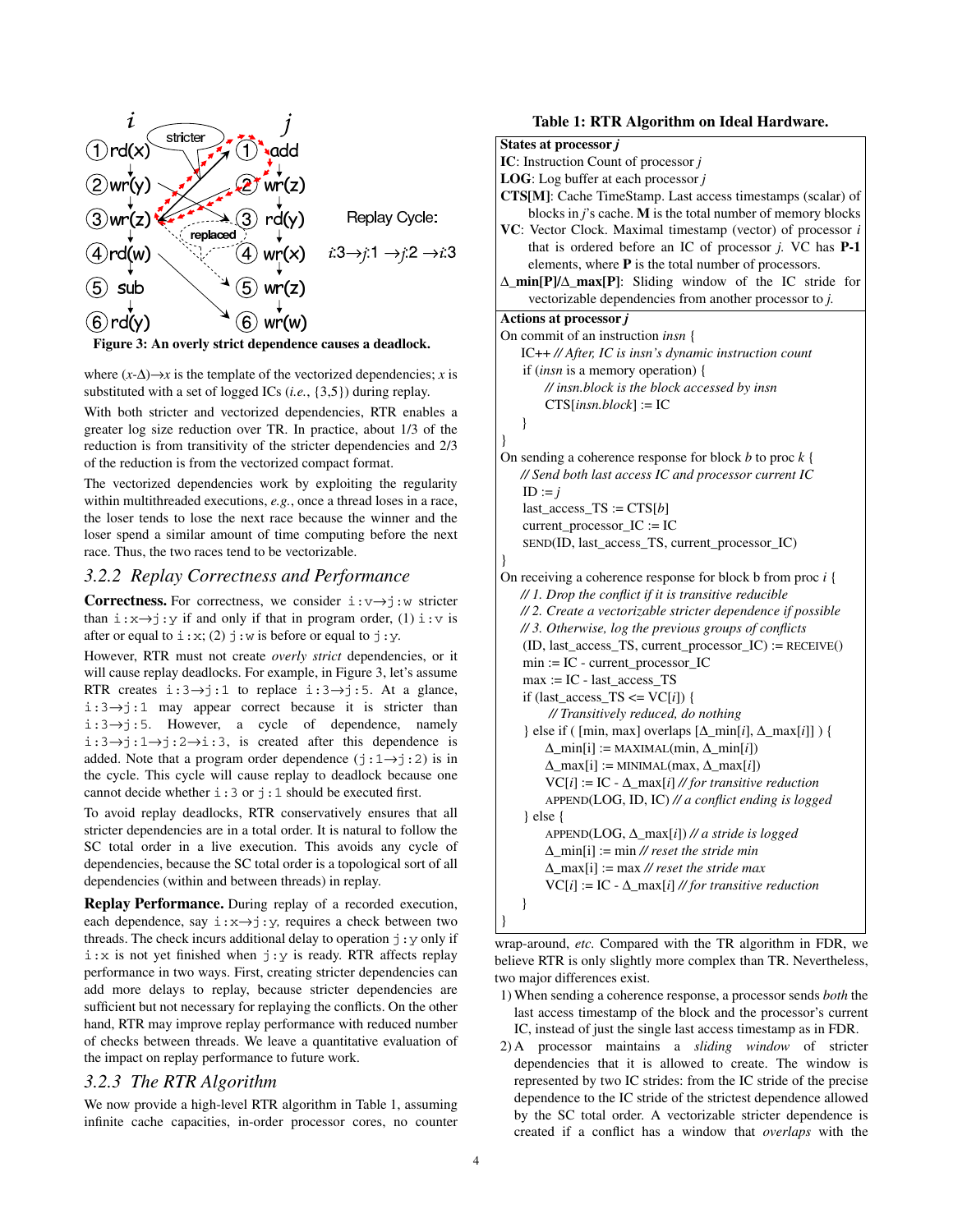

<span id="page-4-2"></span>**Figure 4: In contrast to FDR, the Set/LRU approximation method likely creates reducible dependencies.** 

window of preceding conflicts. Otherwise, preceding vectorized dependencies are flushed out to the log. As in FDR, the variable VC[*i*] is used in transitive reduction, but its value is computed based on the stricter dependencies created by RTR.

In more detail, the algorithm in [Table](#page-3-1) 1 keeps a timestamp *CTS[b]* for every cache block *b* at each processor. The timestamps are updated when any memory instruction that accesses *b* commits. Later, if another processor requests *b*, the timestamp and the current processor IC are sent to the requestor in a coherence response message. When the response message arrives at the requestor, the conflict is detected and one of the following three actions are performed. First, transitivity reduction is done based on the previously-logged dependencies (a maximal-receivedtimestamp,  $VC[i]:=IC-\Delta_max[i]$ , was computed). If the conflict is irreducible and it has a window of stricter dependencies that overlaps with the current sliding window (denoted by D*\_max[i]/*D*\_min[i]* at each processor), a stricter and vectorizable dependence is created and the sliding window is updated. Otherwise, in the final case, the existing group of stricter and vectorized dependencies are flushed out to the log and the sliding windows is reset according to the conflict.

# <span id="page-4-1"></span>**4. Reducing Hardware Cost Using Set/LRU**

The RTR algorithm in [Table](#page-3-1) 1 assumes infinite caches. In reality, however, cache size is limited and the cost of storing timestamps for all memory blocks is prohibitive. Therefore, whenever a processor P receives an invalidation request for a cache block b that is no longer cached at P (this can happen when the directory still thinks that P is a sharer of b), P must respond to the request with an ACK message containing the timestamp that approximates the timestamp that b would have if b was still cached (and b's timestamp was maintained precisely).

In FDR [33], we observed that it is safe to approximate an uncached block's timestamp (herein called the *precise timestamp*) with any timestamp within the inclusive range from the precise timestamp to the current IC of the responding processor. This observation is called *Send Observation*. Send Observation is safe for the same reasons that RTR can create stricter (and not overly strict) dependencies. FDR conservatively chooses to always use the current IC to approximate the precise timestamp. This is safe but unfortunately always creates a dependence that is irreducible by transitivity, meaning the dependence will be logged. FDR's approximation method presents an undesired trade-off between the log size and the hardware cost (*i.e.*, keeping few timestamps helps reduce the hardware cost of the recorder, but tends to generate many extra irreducible dependencies, which increase the log size).

We now propose a new timestamp approximation method, called *Set/LRU Timestamp Approximation* (Set/LRU, in short). Instead of



<span id="page-4-3"></span>**Figure 5: A decoupled timestamp memory (D-TSM) and its data paths (shaded) in a 2-way CMP.** 

using the current IC, like in FDR, Set/LRU approximates the precise timestamp with the timestamp of the Least Recently Used (LRU) block that maps to the same associative cache set as the uncached block. Because the new approximations tend to preserve the transitive reducibility of the dependencies, Set/LRU outperforms the current IC approximation method by reducing both the hardware cost and the log size.

For example in [Figure](#page-4-2) 4, a thread i on processor P1 serially reads three different memory blocks  $x$ ,  $y$  and  $z$ , which map to the same cache set. If  $P1$ 's cache associativity is two, by the time  $\pm$  reads z,  $x$  needs to be evicted. After  $x$  is evicted, if another thread  $\dot{y}$  on processor P2 serially writes z and x*,* first, a conflict on block z from i to j is detected and the corresponding dependence is logged. Second, the conflict on block  $x$  is detected if the directory remembers P1 as a sharer of x after x is evicted. Using the Set/LRU method, P1 chooses the timestamp of y of approximate the precise timestamp of x. The approximated timestamp is guaranteed to be in the range allowed by the Send Observation and to be the closest to the precise timestamp among the timestamps of the cached blocks in the cache set. This is so because of the LRU replacement policy. More importantly, Set/LRU preserves the reducibility of the conflict on x. Unlike the current IC approximation used in FDR, no extra dependence is logged. Therefore, it is possible for Set/LRU to significantly reduce the hardware cost by storing only a small number of timestamps that likely correspond to the small number of irreducible conflicts. As described in Xu's Ph.D. dissertation [32], non-LRU replacement is also supported.

# <span id="page-4-0"></span>**5. Reducing Complexity Using D-TSM**

FDR integrates the timestamp memory with the memory caches. The caches record, for each block, the timestamp of the latest read or write access to the block. In this section, we describe a *Decoupled Timestamp Memory* (D-TSM), which is simpler and more flexible than the integrated timestamp memory.

[Figure](#page-4-3) 5 shows the high level structures of the D-TSMs in a 2-way CMP. The D-TSMs have both read and write ports, connecting respectively to the processor pipeline and the coherence controller. When the processor commits a memory instruction, it writes the IC of the instruction to the timestamp memory, which is indexed by memory block address. When coherence requests and responses arrive at the L1 coherence controller, the controller looks up the corresponding timestamp from the timestamp memory, then either sends the timestamp to the requestor or conditionally writes the log. The D-TSM latency needs to be as fast as the memory caches, just like the case of the integrated timestamp memory. This speed can be met relatively easily since the size of the D-TSMs is usually small ([Section](#page-9-1) 10.2.1).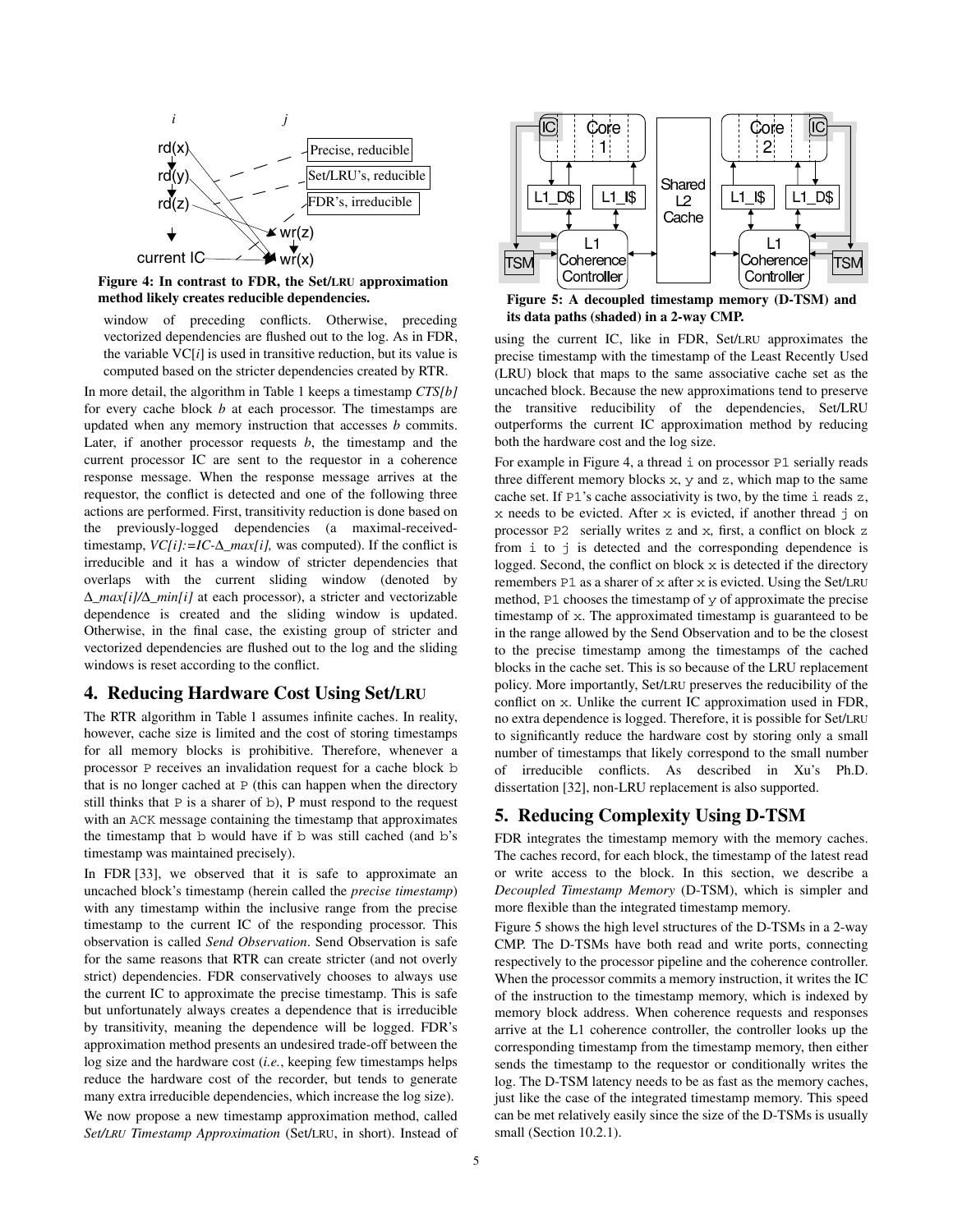Decoupling has two benefits. First, D-TSM may reduce the design complexity. Memory caches are performance-critical. Integrated timestamp memory increases design complexity, which may affect the cache performance and may generate push-back from the designers [22]. A dedicated timestamp memory is simpler than memory caches, because (1) it does not need to modify the cache and can be designed separately "on the side"; (2) it does not need to keep any MOESI state<sup>1</sup>; (3) it does not need to support invalidations; (4) decoupling allows D-TSMs to implement the LRU replacement policy, while the cache to implement another policy. The second benefit of decoupling is the flexibility. We can vary the size (number of associative sets and associativity) of the D-TSMs independently with respect to the size of the caches. In [Section](#page-9-1) 10.2.1, we show that the D-TSMs can be sized much smaller than the caches, thanks to the Set/LRU method. A drawback of decoupling is the duplicated address tag arrays, which is insignificant due to the small size.

## <span id="page-5-0"></span>**6. Broadening Applicability: Supporting TSO**

We now extend our recorder to supporting the Total Store Order (TSO) memory model [31]. We focus on TSO because it is well defined [31] and perhaps widely implemented in the popular x86 architecture as a valid implementation of the Processor Consistency (PC) model [14].

We have three goals in extending RTR to TSO systems.

- 1) Recording TSO executions without forcing the executions to conform to SC.
- 2) (At most) Modestly increasing the log of the recorder.
- 3) (At most) Modestly increasing the hardware complexity and cost of the recorder.

Because our simulation infrastructure supports only the Sequential Consistency (SC), we do not quantitatively evaluate the TSO recording method described in this section. But, we qualitatively argue that the TSO recording method achieves these goals.

#### **6.1. TSO and its Impact on Race Recording**

TSO relaxes write-to-read ordering to the shared memory. With TSO, a processor can implement a hardware first-in-first-out (FIFO) *write buffer*. Informally, we say a store instruction *commits* by placing its write value in the write buffer. Later, the store instruction is *ordered* (at the memory) when the instruction exits the write buffer and updates the memory. Furthermore, TSO requires a processor's stores to be *ordered* in *commit* order (*i.e.*, FIFO write buffer). Load instructions from the same processor can *bypass* the memory system from the write buffer.

A load instruction *commits* and is *ordered* (at the memory) after all instructions before the load instruction commit. When a load returns its value from the memory system, we call it a  $load_{M}$  (loadmemory), otherwise a load<sub>B</sub> (load-bypass). (If a load instruction partially bypasses from the write buffer, we break it into smaller  $load_M$  and  $load_B$  sub-operations.)

Our race recording algorithm (as presented so far) can fail under TSO systems. In particular, some  $load_M$  instructions can potentially cause *instruction reordering*; some Load<sub>B</sub> instructions can potentially cause *store atomicity violation*. Arvind and Maessen have shown that TSO and SC differ *only* in the properties of instruction reordering and store atomicity [2]. Therefore, we believe a solution is complete if it handles both instruction



<span id="page-5-1"></span>**Figure 6: Example TSO executions that are not SC. (a) The store instructions are delayed by the write buffer. (b) the load instructions reads its value directly from the write buffer. In both (a) and (b), a load instruction is ordered (at the memory) before a preceding store. The numbers in /\* \*/ denote the memory ordering.**

reordering and store atomicity violations. We now use examples to illustrate the impact of instruction reordering and store atomicity violations to race recording in more detail.

In an SC system, instructions (executed by the same thread) commit and are ordered in the program order. In a TSO system, even though the instructions commit in program order, the write buffer can cause independent load and store instructions to order differently from the program order. This reordering can cause a multithreaded execution to violate the strong SC semantics. We call those multithreaded executions that are allowed by the TSO memory model the *TSO executions*.

[Figure](#page-5-1) 6a shows an example TSO execution that is not an SC execution. In this execution, thread i first writes memory location A then reads a different memory location B, thread j first writes B then reads A. Let us assume thread  $\pm$  and  $\pm$  run on two different processors. Because of the write buffers, the two  $load_M$ instructions are ordered (*i.e.*, commit) before the two store instructions are ordered. The numbers in  $/*$   $*/$  denote the memory ordering. For this execution, our race recorder would log two interthread dependencies  $i:2 \rightarrow j:1$  and  $j:2 \rightarrow i:1$ . During the replay, if the replayer follows the SC order, the recorded dependencies cause a deadlock (*i.e.*, cycle of dependencies).

[Figure](#page-5-1) 6b shows another TSO execution that is not an SC execution caused by a load<sub>B</sub> instruction. The load<sub>B</sub> instruction i:3 reads A's value from i:1 through the write buffer during recording. Although i:3 is ordered (at 1) before i:2 (ordered at 2), our recorder logs the dependence  $i:3 \rightarrow j:1$ , rather than  $i:1\rightarrow j:1$ , because  $i:3$  is after  $i:1$  in the program order (with a larger IC). Thus, a cycle of dependencies is recorded due to the write buffer bypassing.

Therefore, recording only interthread dependencies can potentially deadlock a SC-replay for TSO executions.

#### **6.2. An Order-Value-Hybrid Recorder**

We propose an order-value-hybrid recorder to handle TSO executions. Our key observation is that some load instructions cause replay deadlocks, because these load instructions are ordered (at the memory) differently with respect to the program order. 1. All timestamps are initiated to zero.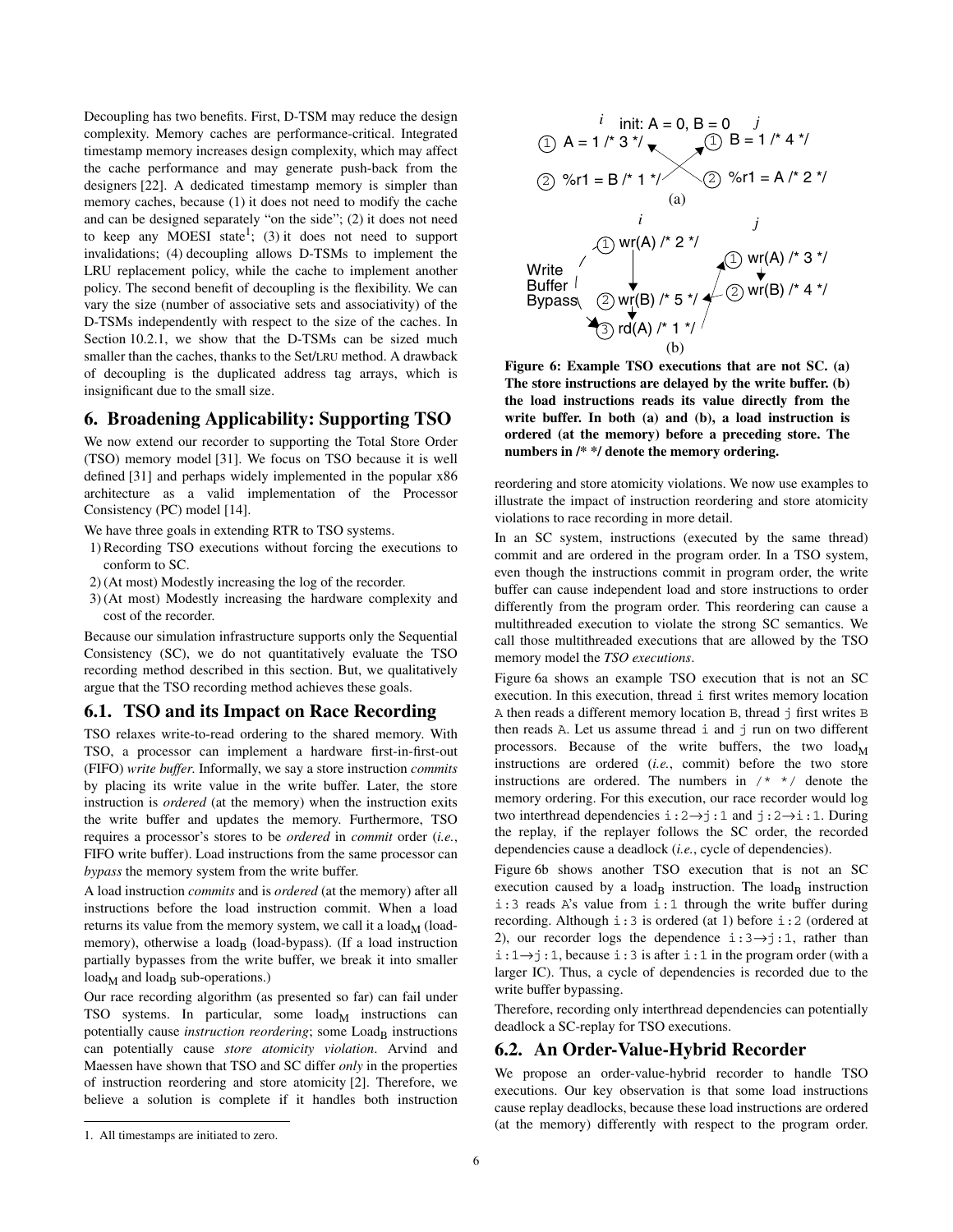The recording order:



 $f:rd(A) \rightarrow \text{irrd}(B) \rightarrow \text{irwr}(A) \rightarrow \text{irwr}(B) \rightarrow \text{irwr}(C) \rightarrow \text{irwr}(C)$ The values of *j*:rd(A) and *i*:rd(B) are logged. The conflict  $\text{if.}(\text{C}) \rightarrow \text{if.}(\text{C})$  is reduced by  $\text{if.}(\text{C}) \rightarrow \text{if.}(\text{C})$ The *incorrect* replay order:  $j:wr(B) \to j:wr(C) \to j:rd(A) \to i:wr(A) \to i:wr(C) \to i:rd(B)$ -from value log

<span id="page-6-0"></span>**Figure 7: TR and TSO executions. Applying TR to TSO executions directly can cause incorrect replay. The dependence**   $i:\text{wr}(C) \rightarrow j:\text{wr}(C)$  is transitively reduced by the WAR dependence  $(i:\text{rd}(B) \rightarrow j:\text{wr}(B))$ . However, because the WAR dependence is **removed to break the cycle of dependencies, as shown by the incorrect replay order, the dependence**  $i:\text{wr}(C) \rightarrow j:\text{wr}(C)$  **is not satisfied. Our solution is to avoid using those removable WAR dependencies in transitive reduction in the recording.** 

Therefore, we give special treatment to those "problematic" load instructions, in effect, replaying these load instructions by value, rather than by ordering.

In addition to recording dependencies (the orders), our recorder records the value of a load instruction if the load instruction may violate the SC ordering. The hybrid recording method deals with the load<sub>M</sub> and load<sub>B</sub> instructions uniformly: the recorder monitors the loaded memory location from the (physical) time t1 to (physical) time t2, where time t1 is when a load<sub>M</sub> instruction becomes ordered or the store that feeds a  $load_B$  instruction becomes ordered; time t2 is when all preceding instructions (in program order) of the load<sub>M</sub> or the load<sub>B</sub> are ordered. During this monitored time period, if the loaded memory location is written by another thread, the recorder logs the *value* of the load instruction. The load instruction is called a potential SC-violating load. If the memory location is not written by another thread, the recorder does not log the load value, because the load instruction is logically ordered in program order, which means the dependencies will ensure correct replay of the load.

The definition of time  $t1$  is different for load<sub>M</sub> and load<sub>B</sub> instructions. It is relatively easier to understand why we start to monitor a load<sub>M</sub> instruction after the load<sub>M</sub> is ordered. After all, if no other thread writes the loaded memory location in the time interval [t1, t2], the instruction reordering logically did not happen. On the other hand, we choose to start monitoring a  $load<sub>B</sub>$ after the store (say  $store_x$ ) feeding the load<sub>B</sub> becomes ordered, rather than when the load<sub>B</sub> is ordered. This is because the loaded value is from the store\_x. A potential SC violation happens if the value is written in  $[t1, t2]$ .

From a hardware perspective, to achieve this value recording, we augment the processor core with additional hardware that monitors the accessed cache line after the value of a load instruction is returned by the cache or a bypassed store value is written into the cache line. Should the cache line be written (invalidated) by another processor before all preceding (in the program order) store instructions (which are delayed by the write buffer) are ordered, we treat the load as a potential SC-violating load. For these loads, our recorder logs the loaded value and omits logging the WAR dependence that sources from the load instruction, which may cause replay deadlocks. The detection circuitry is similar to the misspeculation detection circuitry in the SC systems (*e.g.*, MIPS R10000 [34]) that utilize speculative execution techniques [9]. The difference is that our hardware logs the load values of potential SC violations rather than triggering recovery.

We now apply this hybrid recording method to the example in [Figure](#page-5-1) 6a. The hybrid recorder would monitor the memory

locations A and B, at thread j and thread i respectively, after the two load $_M$  instructions are ordered. Because A is written by thread  $i$  before the store instruction  $j:1$  is ordered, the recorder would log the load value of  $j:2$  (A=0). Similarly, for the example in [Figure](#page-5-1) 6b, the hybrid method starts monitoring the memory location A after i:1 is ordered. Because A is written before i:1 (which precedes i:3) is ordered, the recorder would log the load value of i:3.

During replay, the logged values are used to overrule the (potentially incorrect) values read from the memory. In [Figure](#page-5-1) 6a, without the WAR dependence  $\exists : 2 \rightarrow \exists : 1$ , the replay will not deadlock. When it comes time to execute  $\exists$ :2, however, the replayer uses the logged value to overrule the value loaded from the memory. Therefore, in addition to the changes in the recorder, the order-value-hybrid method requires a (small) change in the replayer so that the replayer can overrule the value of a potential SC-violating load instruction using the value log.

The hybrid recording algorithm has the following properties.

This order-value-hybrid recording method does not force TSO executions to conform to the SC model. Instead, the new method logs additional values to deal with the potential deadlocks during the in-order replay.

This order-value-hybrid recording method should (at most) slightly increase the log size of the recorder. Several studies have shown that, even under the consistency models that are weaker than TSO, cache lines of load instructions are rarely invalidated before the all preceding instructions are ordered [6, 10]. Therefore, the load values are infrequently logged.

Without applying TR and RTR, the hybrid recorder is correct because it logs all conflicts except those WAR conflicts source from potential SC-violating loads. The recorder omits logging a subset of the WAR dependencies. The omission does not affect the replay correctness of the thread that wrote the conflicting memory location (the write is still executed in the right order with respect to other writes). It does affect the reading thread, because removing the WAR dependence causes the load instruction to the see a new version of the memory location. However, our value log supplies the correct value to the load instruction. Therefore, all load instructions get the same values in the original and the replay executions. As a result, the hybrid recording method provides a successful replay for both SC and TSO executions. The hybrid recording algorithm is given in Table 3-4 in Xu's dissertation [32]. Next, we extend the hybrid recording method to the TR and RTR. The basic principle is that we suppress the TR and RTR optimizations for potential SC-violating loads.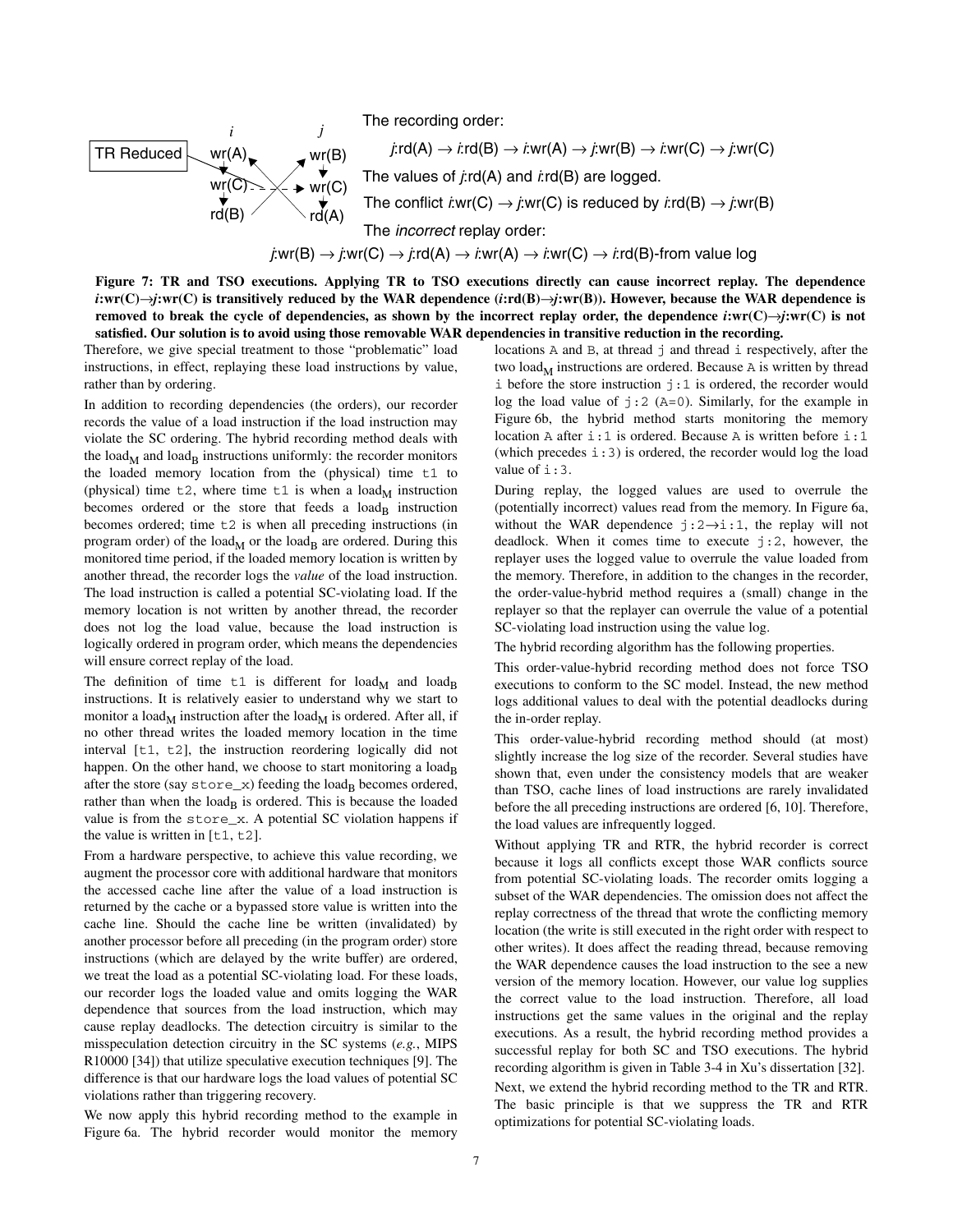

<span id="page-7-2"></span>**Figure 8: A narrower sliding window for RTR.** 

# **6.3. TR and the Hybrid Recording**

As shown in [Figure](#page-6-0) 7, It is incorrect to apply TR to the WAR dependencies that are later omitted. The dependence  $i:wr(C) \rightarrow j:wr(C)$  is transitively reduced by another WAR dependence  $(i:rd(B) \rightarrow j:wr(B))$ . However, if the WAR dependence is omitted in the recording to avoid replay deadlocks, an incorrect replay order can violate the dependence  $i:wr(C) \rightarrow j:wr(C).$ 

We can solve this problem by avoiding using those omitted WAR dependencies in TR. In particular, our recorder performs TR by comparing the timestamps received from a remote processor. When a processor receives an invalidation for a memory block that is currently being monitored for a potential SC-violating load, the processor piggybacks the older timestamp of the block, rather than the timestamp of the potential SC-violating load. This way, not only does the requestor avoid logging the WAR dependence, but also the correctness of TR is maintained.

# **6.4. RTR and the Hybrid Recording**

Recall that RTR relies on the SC total order to avoid logging overly-strict dependencies. In TSO executions, the SC total order does not exist. To extend RTR to TSO execution, we modify RTR so that it creates the stricter dependencies more conservatively to avoid replay deadlocks. In an SC system, RTR is allowed to create stricter dependencies sourced from the precise timestamp to the most recently committed IC. In a TSO system, because of the write buffer, committed instructions may still be unordered at the memory. Therefore, RTR is allowed to create stricter dependencies only from a narrower sliding window, which is the largest window of ordered and consecutive instructions.

[Figure](#page-7-2) 8 depicts this new sliding window, say  $[i:a, i:b]$ , where  $i:a$  is the conflicting instruction to  $j:c$  and  $i:b$  is the latest instruction that satisfies the condition that all instructions between i:a and i:b (in program order) are ordered and next instruction after  $i:b$  (in program order) is unordered. There must not be any cycle of dependencies, because such dependence like the one shown in the dashed arrow, requires either (i) an instruction between  $i:a$  and  $i:b$  ordered after  $j:c$ , or (ii) an instruction after j:c ordered before j:c. By definition of the new sliding window, case (i) is impossible. Case (ii) is possible for potential SC-violating loads, but the cycle is avoided by omitted the WAR.

# **6.5. Insufficiency for More Relaxed Models**

The hybrid recording method cannot be directly applied to Processor Consistency (PC) and other more relaxed consistency

models for reasons documented in Xu's dissertation [32]. Supporting these consistency models is an open problem.

# <span id="page-7-1"></span>**7. Other Timestamp Memory Optimizations**

This section briefly describes two other optimizations of the decoupled timestamp memory. They each allow us to tune a parameters of the D-TSMs in [Section](#page-9-3) 10.1. More details of these optimizations can be found in Xu's dissertation [32].

# **7.1. Two (Read and Write) vs. One Timestamp**

The RTR algorithm in [Table](#page-3-1) 1 stores a single last access timestamp in the *CTS[b]* variable for each block *b*. In fact, this is a simplification. More precisely, both the *last-read timestamp*s and the *last-write timestamp*s can be stored in the timestamp memory to improve the preciseness of the conflict detection. For example, only the last write timestamp is used, when a RAW conflict is detected, even though the last read timestamp may be more recent for the block.

However, storing two timestamps per block doubles the hardware cost of the timestamp memory. In this paper, we show that the best choice of whether one or two timestamps should be stored depends on the size of the timestamp memory. We discuss the trade-off in more detail in [Section](#page-9-3) 10.1.

## **7.2. Partial Timestamps**

Like in FDR [33], we use partial timestamps to reduce the hardware cost. Our recorder stores only the least significant bits (LSBs) of the timestamp. For example, instead of storing timestamp 0x1234 in the timestamp memory, we store only 0x34. When the partial timestamp is read back, it is concatenated with the most significant bits from the current processor IC. Say, the current processor IC is 0x4321, the concatenation produces a timestamp 0x4334. Since 0x4334 is larger than the current processor IC, we use 0x4234 to approximate the original timestamp (0x1234), because 0x4234 is the largest possible IC that can produce the partial timestamp 0x34. If the concatenation is less than the current IC, we simply use it to approximate the original timestamp. This approximation again creates stricter (and not overly strict) dependencies. We explore the design space of the width of the partial timestamps in [Section](#page-9-3) 10.1.

# <span id="page-7-0"></span>**8. Example Recorder: RTR/CMP**

We now describe a specific design of a hardware race recorder called *RTR/CMP*. RTR/CMP differs from FDR (and other existing race recorders) in following ways: (1) use of the RTR algorithm; (2) use of the Set/LRU approximation; (3) use of the D-TSMs; (4) support of Chip MultiProcessor (CMP). Due the simulator limitation, RTR/CMP does not implement the order-value-hybrid recording method.

# **8.1. The Baseline CMP System**

Our baseline system (without the recorder) is a single-chip CMP system. Single-chip CMP systems, such as Sun UltraSPARC T1 [11], do not support memory coherence between multiple CMP chips. The complexity of the cache coherence protocols for singlechip CMP systems is more manageable than that of the multichip CMP systems [18]. For RTR/CMP, a single-chip CMP baseline allows simple design and easy deployment because no off-chip change is required.

If race recording is desired on large scale servers consisting of multiple CMPs, we believe coherence piggybacking is possible but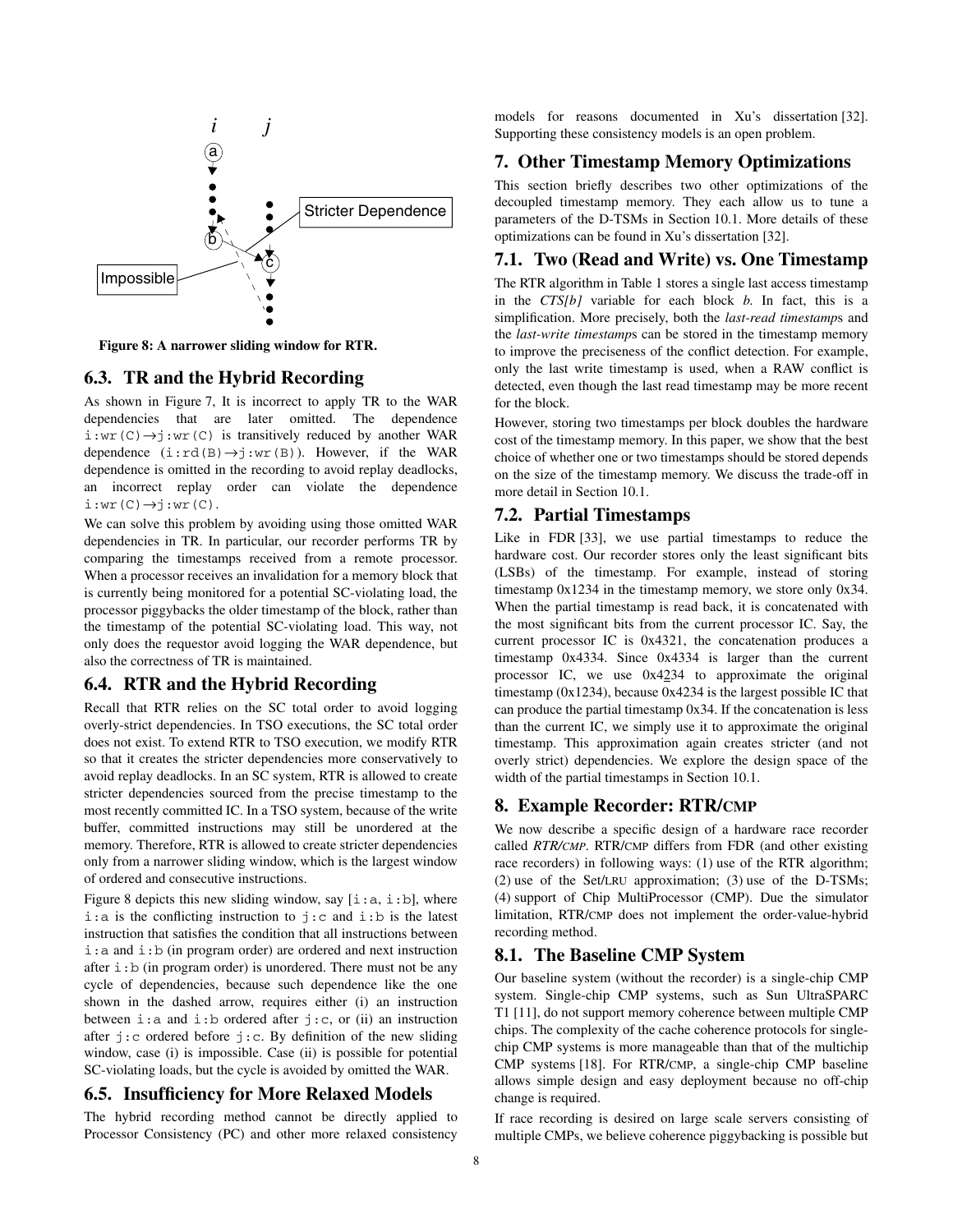#### **Table 3: Commercial Workloads**

<span id="page-8-1"></span>**Apache** is a static web serving workload. We use Apache 2.0.43, configured to use pthread locks and minimal logging as the web server. We use SURGE [4] to generate web requests. We use a repository of 20,000 files (totalling ~500 MB). We simulate 3200 clients, each with 25 ms think time between requests, and warm up for  $\sim$ 2 million requests before taking measurements for 600 requests.

**Online Transaction Processing (OLTP)** models database activities of a wholesale supplier, with many concurrent users performing transactions. Our setup uses TPC-C v3.0 benchmark and IBM's DB2 v7.2 EEE database management system. We use a 5 GB database with 25,000 warehouses stored on eight raw disks and an additional dedicated database log disk. We reduced the number of districts per warehouse, items per warehouse, and customers per district to allow more concurrency provided by a larger number of warehouses. We simulate 128 users, and warm up the database for 100,000 transactions before taking measurements for 200 transactions.

**SPECjbb** is a server-side java benchmark that models a 3-tier system, focusing on the middle-ware server business logic. We use SUN's HotSpot 1.4.0 Server JVM. Our experiments use 1.5 threads and 1.5 warehouses per processor (6 for 4 processors), a data size of ~44 MB, a warm-up interval of 200,000 transactions and a measurement interval of 10,000 transactions.

**Zeus** is another static web serving workload driven by SURGE. Zeus uses an event-driving server model. Each processor of the system is bound by a Zeus process, which is waiting for web serving event (*e.g.*, open socket, read file, send file, *etc.*). The rest of the configuration is the same as Apache's.

more complex. Both the on-chip and off-chip coherence protocols must work together to detect all conflicts with precise timestamps or safe timestamp approximations.

At a high level, the baseline cache coherence protocol works as follows. The shared on-chip L2 cache keeps track of sharer and owner information of cache blocks in private L1 caches (similar to Piranha [5]). The MOSI coherence protocol implements notifying replacement, *i.e.*, the L2 cache directory keeps a precise list of L1 sharers for each block.

## **8.2. Recorder Implementation**

Like FDR, RTR/CMP piggybacks the race recording function onto the cache coherence hardware and implements the RTR algorithm ([Section](#page-2-0) 3), rather than Netzer's TR algorithm. In addition, RTR/CMP employs the Set/LRU timestamp approximation ([Section](#page-4-1) 4), and the D-TSMs [\(Section](#page-4-0) 5). The major implementation differences from FDR is the following.

- 1) **L2 Cache Replacement.** Unlike the coherence directory used in FDR, our directory (at L2) removes sharer and owner information when a cache block is evicted from all caches of a chip. This is a problem for conflict detection, because when the block is brought back on to the chip, the L2 does not have the information about which processor cores were the owner or the sharers of the block. We solve this problem by conservatively assuming that all processor cores (except the requestor) had cached this block before. We then make the requestor the new owner of the block and subsequent requests to the block will conflict with only the requestor. This causes false conflicts to be detected, but never misses a true conflict. These false conflicts are likely reducible, because the Set/LRU approximation returns old timestamps for these conflicts.
- 2) **Notifying L1 Replacement.** In FDR, when a cache replaces a read-only block, it does not notify the memory. If the block is later written by another processor, the memory sends an invalidation to all sharers regardless of whether the block is still cached by the original sharers. In RTR/CMP, however, a sharer notifies the L2 when a read-only block is replaced. If the block is later written by another core, the L2 does not need to send invalidations to sharers-who-replaced. This is a problem for conflict detection, because although the L2 can keep extra information about the sharers-who-replaced, it cannot provide the requestor with the necessary timestamps of the block (unless it sends extra messages to the sharers-who-replaced). We solve this problem by piggybacking block access timestamps in the replacement notification messages and caching the timestamps of the replaced blocks at the L2. This

#### **Table 2: Simulation Parameters**

<span id="page-8-2"></span>

| Cores             | Four 1 GHz, 2-way, in-order superscalar       |  |  |
|-------------------|-----------------------------------------------|--|--|
| <b>Private L1</b> | Split I & D, each 64 KB 4-way set associative |  |  |
| <b>Caches</b>     | with LRU replacement, 64-byte lines, 1-cycle  |  |  |
| <b>Shared L2</b>  | Unified 16 MB, 4-way set associative with LRU |  |  |
| Cache             | replacement, 64-byte lines, 15-cycle          |  |  |
| <b>Memory</b>     | 4 GB of DRAM, 80ns off-chip access time       |  |  |
| Timestamp         | Decoupled, parameters vary by design, but we  |  |  |
| <b>Memory</b>     | keep L1 and L2 TSMs have the same parameters  |  |  |

solution adds four extra D-TSMs to the L2 (one per core), but avoids extra coherence messages, which affect performance.

3) **Coherence Message Overhead.** RTR/CMP uses 64-bit timestamps to avoid overflows. As shown in [Table](#page-3-1) 1, RTR requires piggybacking two timestamps per coherence message. This incurs high bandwidth overhead. We reduce the overhead by encoding the timestamps with their first order differences (24-bit). Because messages may be re-ordered in the interconnection network, we also add a sequencing number (8 bit) to each message to ensure correct re-construction of the full timestamps from the differences.

## <span id="page-8-0"></span>**9. Evaluation Methods**

We use Wisconsin GEMS full system simulation infrastructure [17] to evaluate RTR/CMP. GEMS (through Simics [16]) models an enterprise-level SPARC multiprocessor system in sufficient detail to run the unmodified Solaris 9 operating system. [Table](#page-8-2) 2 summarizes the system configuration we simulate.

We exercise RTR/CMP with four commercial workloads summarized in [Table](#page-8-1) 3. We counter the workload variabilities using a pseudo-random perturbation method [1]. For performance simulations, we report the mean results and 95% confidence intervals from 20 randomized runs of approximately 100 million instructions per core for every workload. We report the average log growth rate of RTR/CMP in MegaBytes/core/second and Bytes/kilo-instructions.

We do not directly compare the log size of RTR/CMP to the log size reported in the FDR paper, because RTR/CMP and FDR are based on different systems (*i.e.*, CMP versus CC-NUMA). Instead, we approximate FDR by disabling RTR and Set/LRU, as well as sizing up the timestamp memory appropriately (details in [Section](#page-9-4) 10.2). For both recorders, the log is first compressed with a first-order-difference encoding and then LZ77 [37]. The encoding is similar to a run-length encoding proposed by Ronsse *et al.* [29].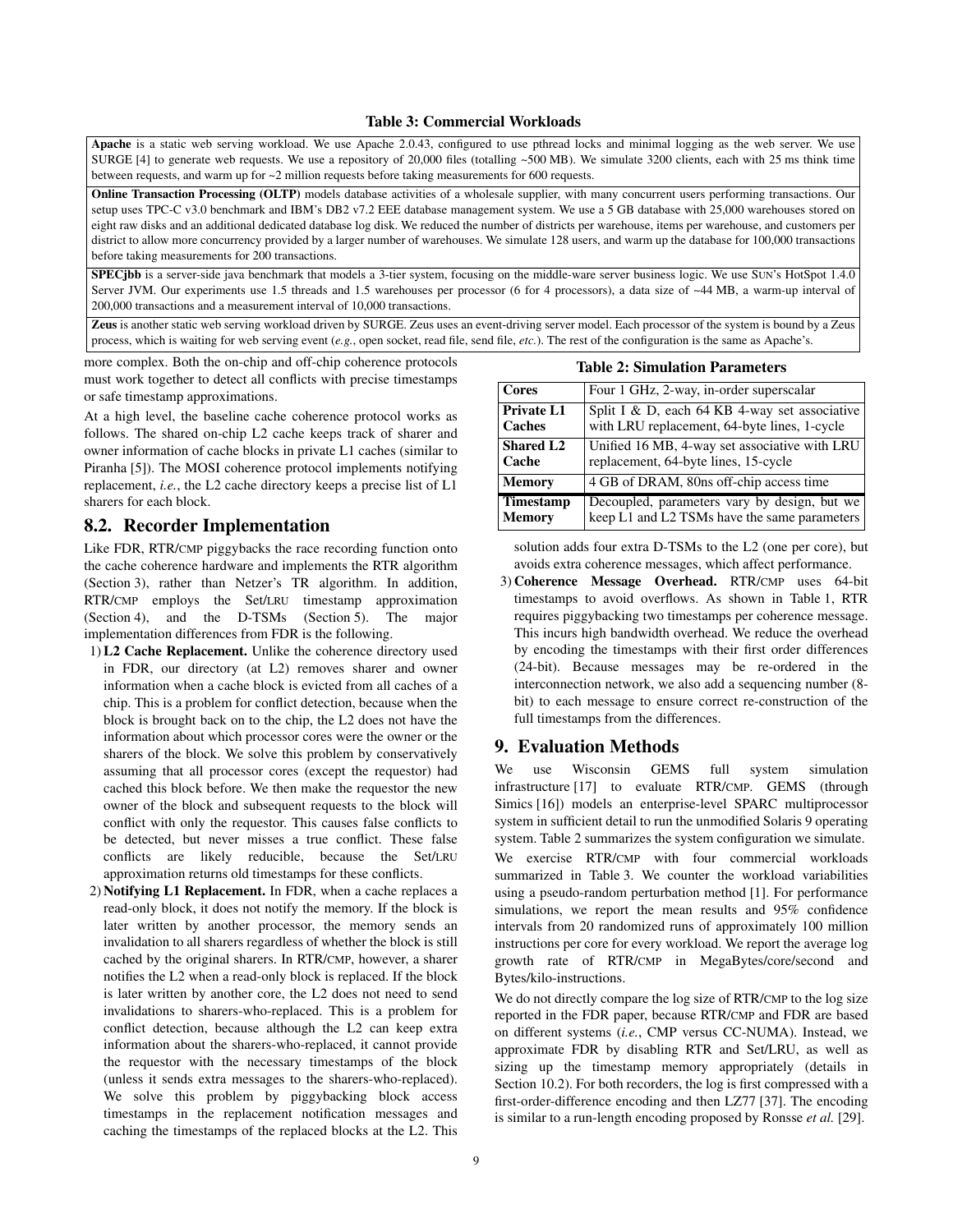<span id="page-9-5"></span>

| <b>Recorder Parameters</b>     | <b>FDR</b>     | <b>RTR/CMP</b> |
|--------------------------------|----------------|----------------|
| Algorithm (RTR or TR)          | TR             | <b>RTR</b>     |
| Set/lru                        | N <sub>0</sub> | Yes            |
| # of Timestamps per Block      |                |                |
| Partial Timestamp Bits         | $32$ -bit      | $24$ -bit      |
| Timestamp Memory Associativity | 4-way          | 64-way         |
| Timestamp Memory Size/core     | 256 KB         | $12$ KB+12 KB  |

**Table 4: RTR/CMP vs. FDR - Hardware Cost**

# <span id="page-9-0"></span>**10. RTR/CMP Results**

In this section, we first explore a design space of RTR/CMP by varying the configuration of the decoupled timestamp memories (D-TSMs). Then, we select a specific configuration of RTR/CMP and evaluate the improvements over another configuration that approximates FDR. We believe both results are significant: the design space exploration shows RTR/CMP is tunable to meet different design goals; the specific design shows the effectiveness of RTR and Set/LRU as well as the improvements over FDR.

# <span id="page-9-3"></span>**10.1. Optimizing RTR/CMP**

We vary four parameters of the D-TSMs:

- 1) **Size** of the D-TSMs (same size for L1 and L2 D-TSMs);
- 2) **Bit-width** of partial timestamps;
- 3) **Number** of timestamps per block (one or two);
- 4) **Associativity** of the D-TSMs.

We perform several sensitivity studies to determine the effects of these parameters. We report the results from a typical workload. In [Figure](#page-9-7) 9a, we vary the size and number of timestamps per block for the D-TSMs. For comparison, we experimented with both the RTR and TR algorithms. Both the RTR and TR algorithms exhibit similar trends: (1) small D-TSMs (no more than 64 KB) achieve most of the log size reduction; (2) separate (two) timestamps per block should be used after the cache size is large enough that Set/LRU becomes effective. In [Figure](#page-9-7) 9b, we vary the number of bits of partial timestamps. Although the full width of a timestamp is 64-bit, it is economical to store only the least significant 24 bits. In [Figure](#page-9-7) 9c, we vary the associativity of the D-TSMs. Unlike the Set/LRU, the current IC approximation does not benefit from higher associativity<sup>2</sup>. In [Section](#page-9-4) 10.2, we choose 64-way because higher associativity has a diminishing effect on the log size reduction.





<span id="page-9-6"></span>These results show a tunable trade-off between the log size and the hardware cost in designing race recorders.

# <span id="page-9-4"></span>**10.2. Improvements of RTR/CMP**

We select a specific configuration of RTR/CMP and compare it to the approximated FDR. [Table](#page-9-5) 4 summarizes the parameters of the selected RTR/CMP and the approximated FDR, which does not use RTR, Set/LRU and the D-TSMs.

#### <span id="page-9-1"></span>*10.2.1 Hardware Cost*

[Table](#page-9-5) 4 shows the relative hardware cost of RTR/CMP and FDR. RTR/CMP requires two small timestamp memories per core. Each memory has 32 sets and 64 ways. With two timestamps per block and 24-bit partial timestamps, the total size of the timestamp memory is 24 KB–a significant hardware cost reduction over FDR. Further reducing the hardware cost is possible at the expense of larger log sizes. As we show in [Figure](#page-9-7) 9a, reducing the timestamp memory to 2 KB increases the log growth rate to about 0.5 MB/core/s.

# <span id="page-9-2"></span>*10.2.2 Log Size*

[Figure](#page-9-6) 10-left shows the log grows about one byte per kiloinstruction for RTR/CMP. Comparing with FDR, RTR/CMP significantly reduces the log growth rate for all workloads ([Figure](#page-9-6) 10-right). On average, the log size reduction is 96%—a factor of 25! The log size reduction is a result of the RTR algorithm and the Set/LRU approximation. Next, we evaluate them independently.

**TR vs. RTR.** To isolate the effects of the RTR algorithm from the Set/LRU approximation, we give the recorder infinite timestamp memories, *i.e.*, no timestamp memory misses, two timestamps per block, and full-width timestamps. [Figure](#page-10-2) 11-left shows the log size reduction from changing the recording algorithm from TR to RTR. For all workloads, RTR has a lower log growth rate. The average



<span id="page-9-7"></span>**Figure 9: Exploring the design space of the timestamp memory of RTR/CMP.**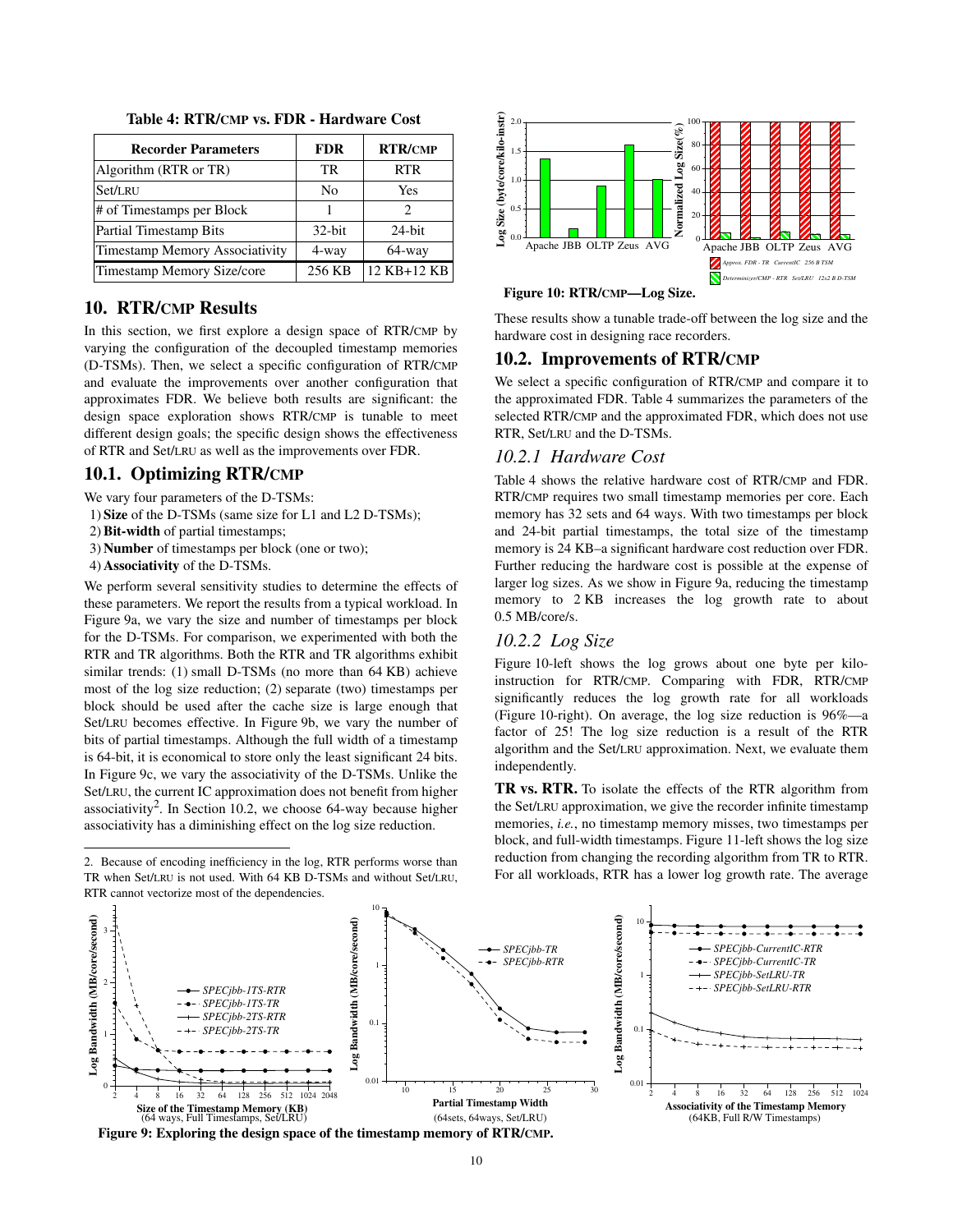

<span id="page-10-2"></span>reduction is 28%, which is a result of RTR's ability to create many groups of dependencies with the same IC stride.

**Set/LRU.** [Figure](#page-10-2) 11-right shows the effectiveness of the Set/LRU approximation. With two 12 KB D-TSMs, the log growth rate is increased by no more than 10% over the perfect (infinite) D-TSMs. Set/LRU slightly outperforms perfect D-TSMs for Zeus. This is possible because RTR is a greedy heuristic and precise timestamps do not always help in transitive reduction. In other words, an approximated timestamp may enable better transitive reduction.

Additional impacts of Set/LRU can be seen in [Figure](#page-9-7) 9c. In that figure, we use 64 KB timestamp memories and vary the timestamp approximation method and the timestamp memory associativity. The figure reveals three insights: (1) Set/LRU dramatically reduces the log size, because the dependencies are much more likely reducible by both TR or RTR; (2) The associativity of the D-TSMs helps Set/LRU, because higher associativity enables better approximations; (3) The RTR algorithm works better if it is combined with Set/LRU, because Set/LRU enables more flexibility for RTR to create stricter dependencies.

#### *10.2.3 Runtime and Bandwidth Overheads*

Like FDR, due to the hardware assistance, RTR/CMP has negligible runtime overhead and modest interconnect overhead. [Figure](#page-10-3) 12 shows the runtime performance overhead is less than 2%; the interconnect overhead is about 10%.

# <span id="page-10-0"></span>**11. Related Work**

One of the primary applications of memory race recording is debugging multithreaded software. In the past, software debuggers/recorders [23, 7, 27, 28] for parallel programs have been researched extensively. More recently, hardware-assisted debuggers/recorders [3, 19, 25, 33, 36, 35, 26, 20, 24] have gathered more attention. Among them, FDR [33] and BugNet [20] (using FDR's implementation for race recording) aim to provide efficient and low-cost solutions to multithreaded execution recording. Thus, they can benefit directly from our better and cheaper memory race recording. ReEnact [25] and CORD [24] aim to provide hardware-assisted online data race detection. We believe they can benefit indirectly from our memory race recording and the proposal of decoupled timestamp memory.

ReVirt [8] and ExtraVirt [15] are two emerging applications, in which our new memory race recorder can facilitate intrusion analysis and fault tolerance. We note that both ReVirt and ExtraVirt are built on virtual machine techniques. We believe virtual machine techniques provide a good platform, on which race recording and deterministic replay can be implemented and used.

The RTR algorithm in this paper is related to both *partial order recording* and *total order recording* algorithms. Instant



<span id="page-10-3"></span>Replay [13] proposed *partial order recording* of parallel executions by logging the orders of parallel events, not the data associated with such events. Netzer [21] proposed and proved the correctness of transitive reduction on partial order recordings and dramatically reduced the log size. Both papers focused on recording only the conflicts. We observe that one does not have to record only the conflicts. As a result, our RTR algorithm further reduces the log size. RecPlay [28] is a race detector based on recording and replaying thread synchronization. RecPlay uses *total order recording*, which uses Lamport Scalar Clocks [12] to record a total order of events. The RTR algorithm can provide a unified view of the partial order recording and the total order recording approaches. In fact, RecPlay's algorithm is a special case of RTR, who creates stricter and vectorized dependencies to an extreme degree so that a partial order relation is reduced to a total order. It is interesting to note that partial order replay does not necessarily degrade replay performance, while the total order replay of every memory accesses is likely slow, because it allows only sequential (or lockstep-parallel) replay.

# <span id="page-10-1"></span>**12. Conclusions and Future Work**

To combat nondeterminism caused by memory races in multithreaded programs, we have proposed a new recording algorithm that significantly improves memory race recording in four aspects: the log size, the hardware cost, the complexity and the applicability. The Regulated Transitive Reduction (RTR) regulates how memory races are replayed to reduce the log size. RTR's key novelty is in creating stricter and vectorizable dependencies in the dependence log. The Set/LRU timestamp approximation method computes more accurate timestamps for uncached blocks and enables a significant reduction in both the log size and the hardware cost. Moreover, we propose decoupled timestamp memory (D-TSM) to reduce the hardware complexity of the recorder. Finally, we extend race recording to handle TSO (x86-like), as well as SC to broaden its applicability. We are optimistic that our improved race recorder can benefit many applications of deterministic replay and may encourage adoptions of hardware race recorders.

Future work includes (1) supporting Simultaneous Multithreading (SMT), snooping coherence protocols, and more relaxed memory consistency models, (2) evaluating RTR's impact on replay performance, (3) exploring new recording methods with more compact representations of dependencies or with the assumption of out-of-order replay and (4) applying race recording to more applications in real-life scenarios.